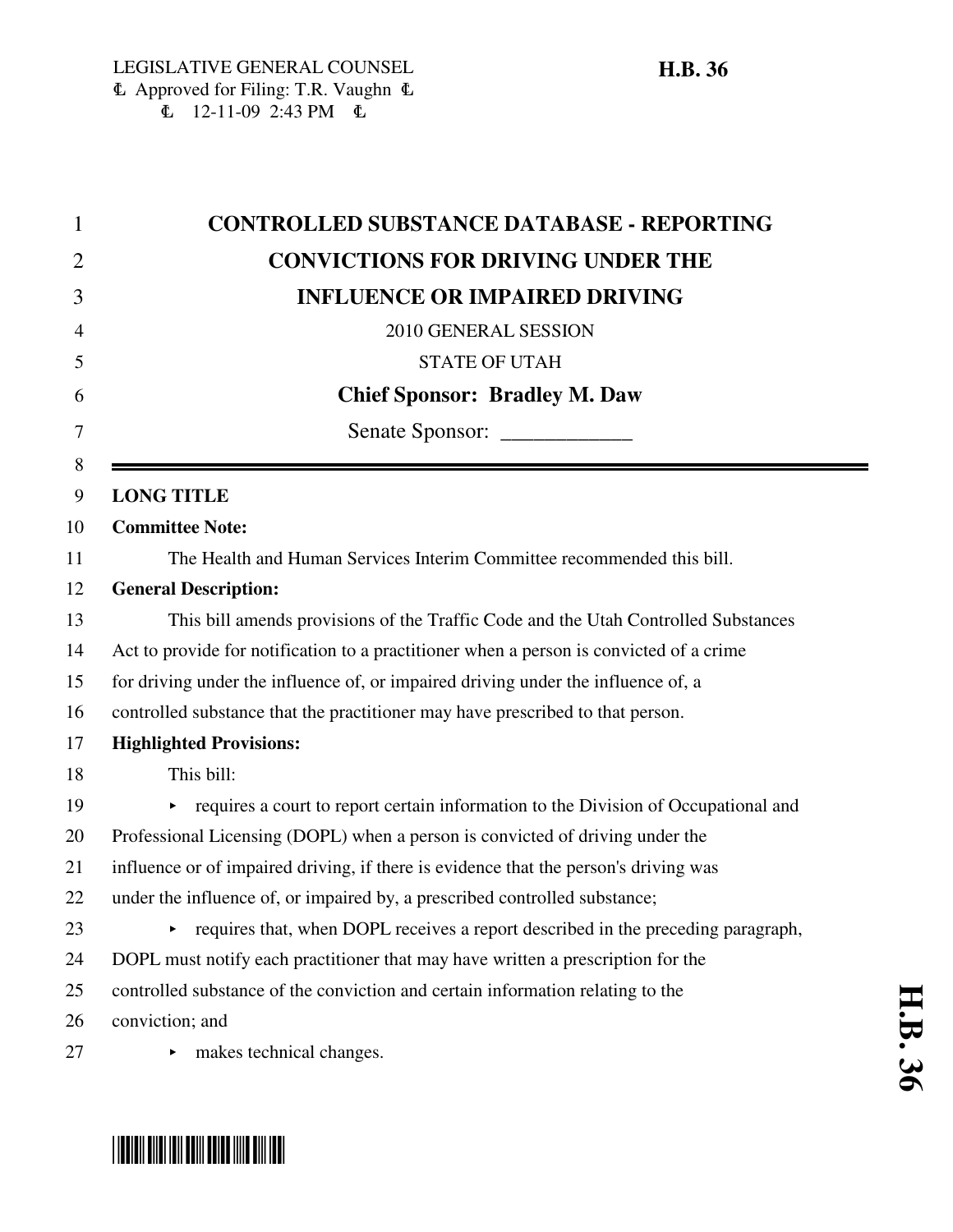| 28 | <b>Monies Appropriated in this Bill:</b>                                                        |  |  |  |  |  |  |
|----|-------------------------------------------------------------------------------------------------|--|--|--|--|--|--|
| 29 | None                                                                                            |  |  |  |  |  |  |
| 30 | <b>Other Special Clauses:</b>                                                                   |  |  |  |  |  |  |
| 31 | None                                                                                            |  |  |  |  |  |  |
| 32 | <b>Utah Code Sections Affected:</b>                                                             |  |  |  |  |  |  |
| 33 | <b>AMENDS:</b>                                                                                  |  |  |  |  |  |  |
| 34 | 41-6a-502, as last amended by Laws of Utah 2005, Chapter 91 and renumbered and                  |  |  |  |  |  |  |
| 35 | amended by Laws of Utah 2005, Chapter 2                                                         |  |  |  |  |  |  |
| 36 | 41-6a-502.5, as last amended by Laws of Utah 2009, Chapter 201                                  |  |  |  |  |  |  |
| 37 | <b>ENACTS:</b>                                                                                  |  |  |  |  |  |  |
| 38 | 58-37-7.9, Utah Code Annotated 1953                                                             |  |  |  |  |  |  |
| 39 |                                                                                                 |  |  |  |  |  |  |
| 40 | Be it enacted by the Legislature of the state of Utah:                                          |  |  |  |  |  |  |
| 41 | Section 1. Section 41-6a-502 is amended to read:                                                |  |  |  |  |  |  |
| 42 | 41-6a-502. Driving under the influence of alcohol, drugs, or a combination of                   |  |  |  |  |  |  |
| 43 | both or with specified or unsafe blood alcohol concentration -- Reporting of convictions.       |  |  |  |  |  |  |
| 44 | (1) A person may not operate or be in actual physical control of a vehicle within this          |  |  |  |  |  |  |
| 45 | state if the person:                                                                            |  |  |  |  |  |  |
| 46 | (a) has sufficient alcohol in the person's body that a subsequent chemical test shows           |  |  |  |  |  |  |
| 47 | that the person has a blood or breath alcohol concentration of .08 grams or greater at the time |  |  |  |  |  |  |
| 48 | of the test;                                                                                    |  |  |  |  |  |  |
| 49 | (b) is under the influence of alcohol, any drug, or the combined influence of alcohol           |  |  |  |  |  |  |
| 50 | and any drug to a degree that renders the person incapable of safely operating a vehicle; or    |  |  |  |  |  |  |
| 51 | (c) has a blood or breath alcohol concentration of .08 grams or greater at the time of          |  |  |  |  |  |  |
| 52 | operation or actual physical control.                                                           |  |  |  |  |  |  |
| 53 | (2) Alcohol concentration in the blood shall be based upon grams of alcohol per 100             |  |  |  |  |  |  |
| 54 | milliliters of blood, and alcohol concentration in the breath shall be based upon grams of      |  |  |  |  |  |  |
| 55 | alcohol per 210 liters of breath.                                                               |  |  |  |  |  |  |
| 56 | (3) A violation of this section includes a violation under a local ordinance similar to         |  |  |  |  |  |  |
| 57 | this section adopted in compliance with Section 41-6a-510.                                      |  |  |  |  |  |  |
| 58 | (4) If there is evidence that a person who is convicted of a violation of this section was      |  |  |  |  |  |  |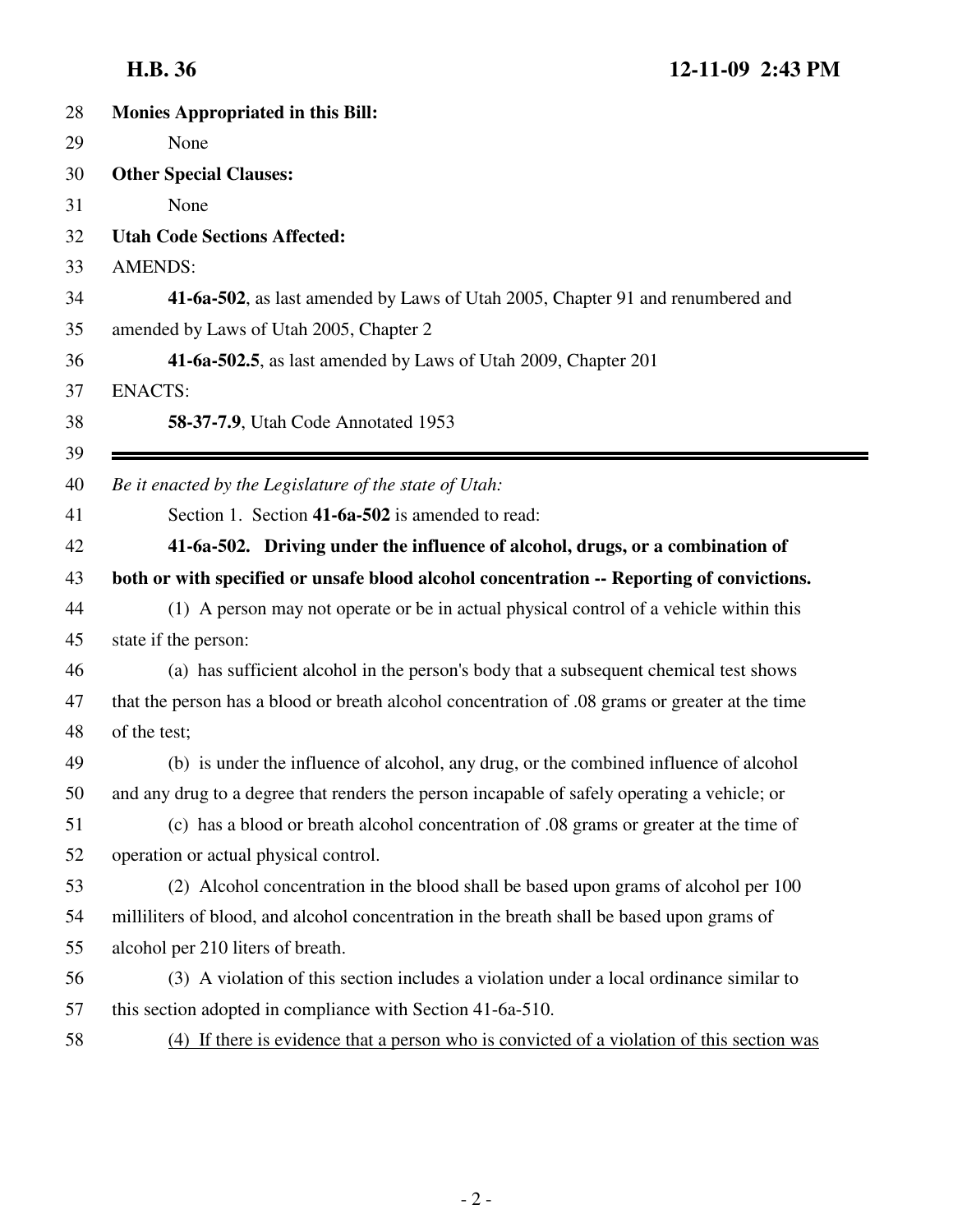# **12-11-09 2:43 PM H.B. 36**

| 59 | driving under the influence, in whole or in part, of a prescribed controlled substance, the court   |
|----|-----------------------------------------------------------------------------------------------------|
| 60 | shall send a report to the Division of Occupational and Professional Licensing, created in          |
| 61 | Section 58-1-103, of:                                                                               |
| 62 | (a) the conviction;                                                                                 |
| 63 | (b) the type of controlled substance that contributed to the impairment, if known; and              |
| 64 | (c) the name of each person who prescribed the controlled substance to the convicted                |
| 65 | person, if known.                                                                                   |
| 66 | Section 2. Section 41-6a-502.5 is amended to read:                                                  |
| 67 | 41-6a-502.5. Impaired driving -- Penalty -- Reporting of convictions --                             |
| 68 | Sentencing requirements.                                                                            |
| 69 | (1) With the agreement of the prosecutor, a plea to a class B misdemeanor violation of              |
| 70 | Section 41-6a-502 committed on or after July 1, 2008, may be entered as a conviction of             |
| 71 | impaired driving under this section if:                                                             |
| 72 | (a) the defendant completes court ordered probation requirements; or                                |
| 73 | (b) (i) the prosecutor agrees as part of a negotiated plea; and                                     |
| 74 | (ii) the court finds the plea to be in the interest of justice.                                     |
| 75 | (2) A conviction entered under this section is a class B misdemeanor.                               |
| 76 | (3) (a) (i) If the entry of an impaired driving plea is based on successful completion of           |
| 77 | probation under Subsection $(1)(a)$ , the court shall enter the conviction at the time of the plea. |
| 78 | (ii) If the defendant fails to appear before the court and establish successful completion          |
| 79 | of the court ordered probation requirements under Subsection $(1)(a)$ , the court shall enter an    |
| 80 | amended conviction of Section 41-6a-502.                                                            |
| 81 | (iii) The date of entry of the amended order under Subsection $(3)(a)(ii)$ is the date of           |
| 82 | conviction.                                                                                         |
| 83 | (b) The court may enter a conviction of impaired driving immediately under                          |
| 84 | Subsection $(1)(b)$ .                                                                               |
| 85 | (4) For purposes of Section 76-3-402, the entry of a plea to a class B misdemeanor                  |
| 86 | violation of Section 41-6a-502 as impaired driving under this section is a reduction of one         |
| 87 | degree.                                                                                             |
| 88 | $(5)$ (a) The court shall notify the Driver License Division of each conviction entered             |
| 89 | under this section.                                                                                 |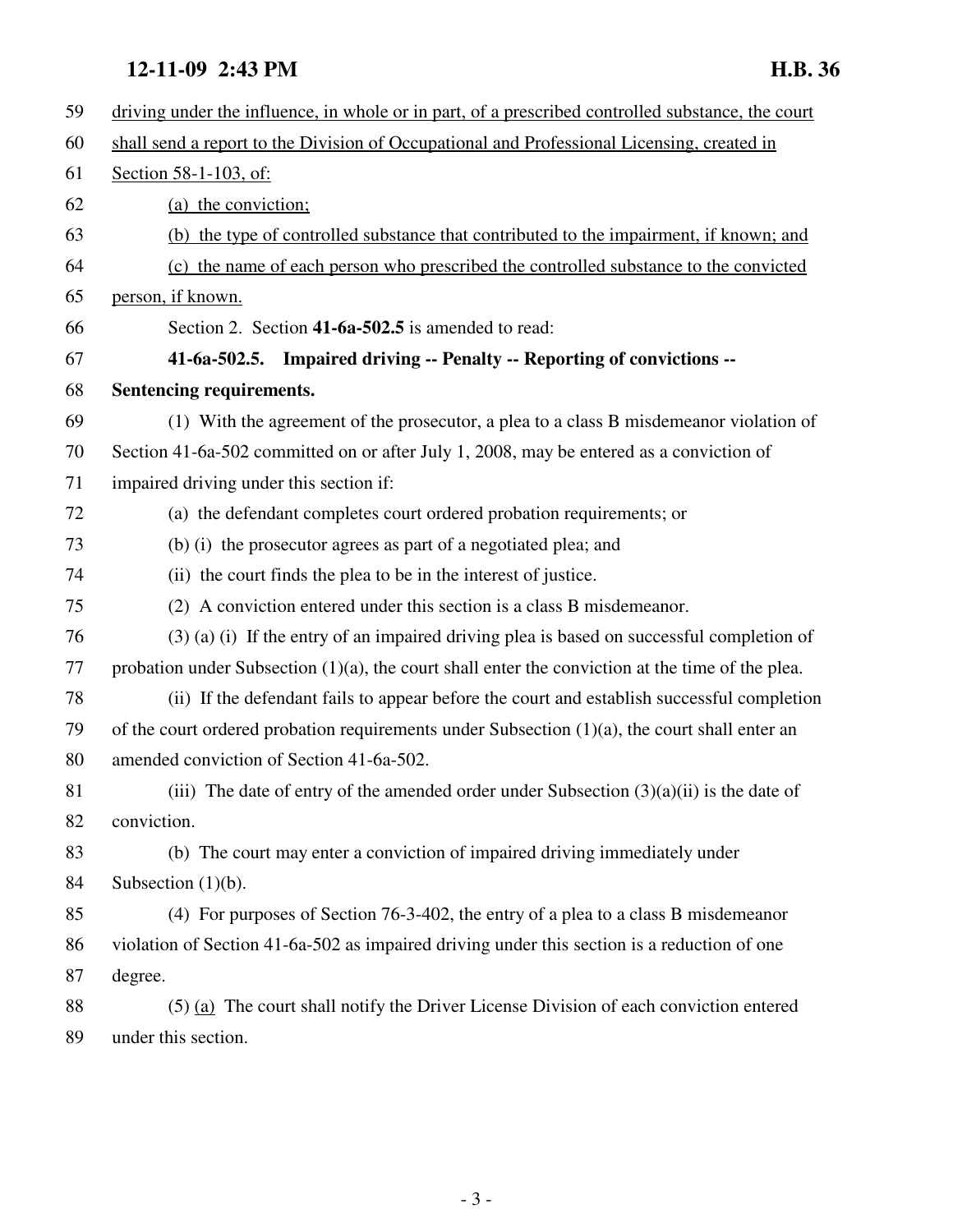## **H.B. 36 12-11-09 2:43 PM**

| 90  | (b) If there is evidence that a person who is convicted of a violation of this section was         |
|-----|----------------------------------------------------------------------------------------------------|
| 91  | driving while impaired, in whole or in part, by use of a prescribed controlled substance, the      |
| 92  | court shall send a report to the Division of Occupational and Professional Licensing, created in   |
| 93  | Section 58-1-103, of:                                                                              |
| 94  | (i) the conviction;                                                                                |
| 95  | (ii) the type of controlled substance that contributed to the impairment, if known; and            |
| 96  | (iii) the name of each person who prescribed the controlled substance to the convicted             |
| 97  | person, if known.                                                                                  |
| 98  | (6) (a) The provisions in Subsections 41-6a-505(1), (2), and (3) that require a                    |
| 99  | sentencing court to order a convicted person to participate in a screening, an assessment, or an   |
| 100 | educational series, or obtain substance abuse treatment or do a combination of those things,       |
| 101 | apply to a conviction entered under this section.                                                  |
| 102 | (b) The court shall render the same order regarding screening, assessment, an                      |
| 103 | educational series, or substance abuse treatment in connection with a first, second, or            |
| 104 | subsequent conviction under this section as the court would render in connection with applying     |
| 105 | respectively, the first, second, or subsequent conviction requirements of Subsection               |
| 106 | 41-6a-505(1), (2), or (3).                                                                         |
| 107 | $(7)$ (a) Except as provided in Subsection $(7)(b)$ , a report authorized by Section               |
| 108 | 53-3-104 may not contain any evidence of a conviction for impaired driving in this state if the    |
| 109 | reporting court notifies the Driver License Division that the defendant is participating in or has |
| 110 | successfully completed the program of a driving under the influence court.                         |
| 111 | (b) The provisions of Subsection $(7)(a)$ do not apply to a report concerning:                     |
| 112 | (i) a CDL license holder; or                                                                       |
| 113 | (ii) a violation that occurred in a commercial motor vehicle.                                      |
| 114 | Section 3. Section 58-37-7.9 is enacted to read:                                                   |
| 115 | 58-37-7.9. Reporting certain convictions to practitioners.                                         |
| 116 | (1) The definitions in Subsection 58-37-7.5(1) apply to this section.                              |
| 117 | (2) If the division receives a report from a court under Subsection 41-6a-502(4) or                |
| 118 | $41-6a-502.5(5)(b)$ relating to a conviction for driving under the influence of, or while impaired |
| 119 | by, a prescribed controlled substance, the division shall:                                         |
| 120 | (a) attempt to identify, through the database, each practitioner who may have                      |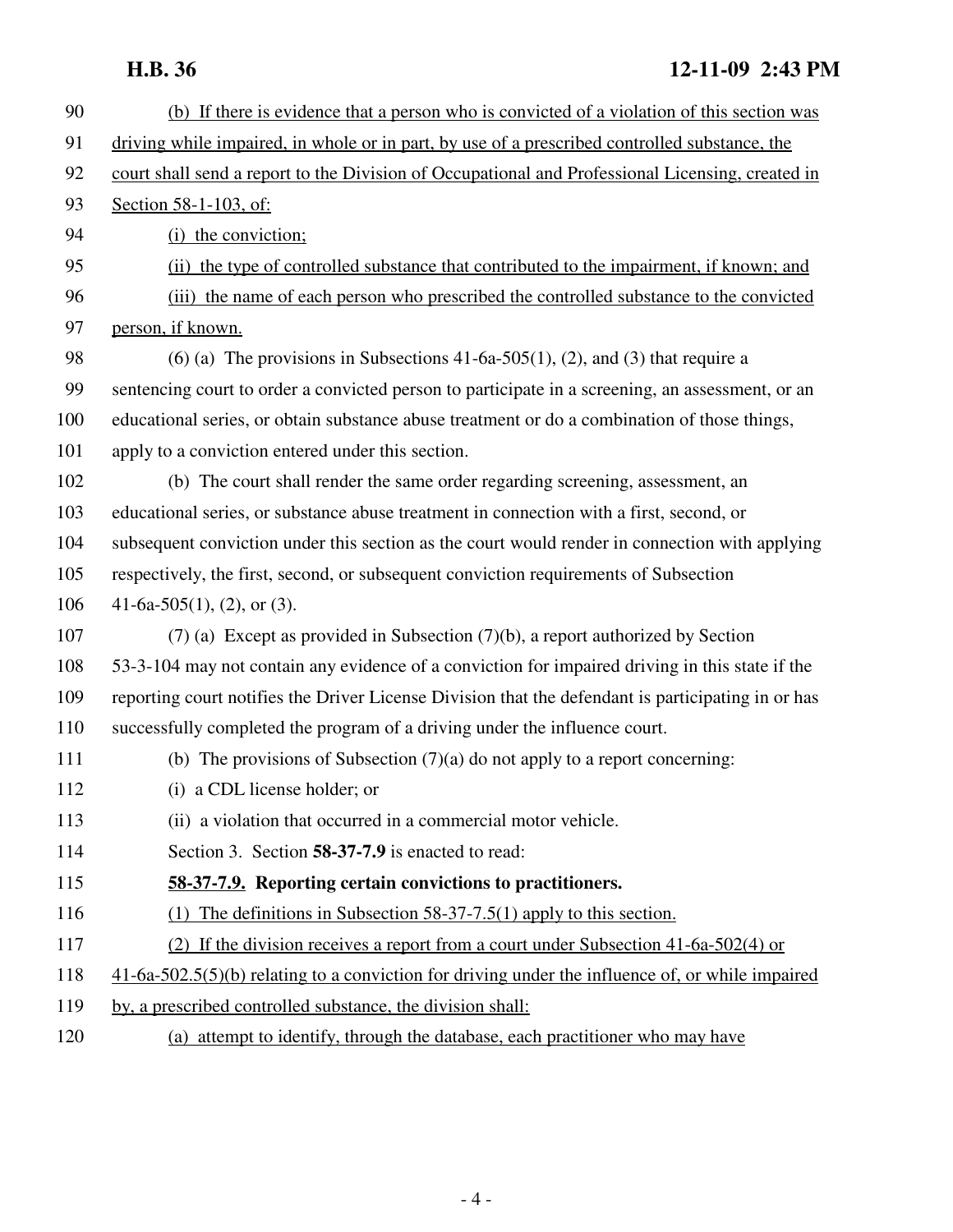### **12-11-09 2:43 PM H.B. 36**

| 121 | prescribed the controlled substance to the convicted person; and                               |
|-----|------------------------------------------------------------------------------------------------|
| 122 | (b) provide each practitioner identified under Subsection $(2)(a)$ with:                       |
| 123 | (i) a copy of the information provided by the court; and                                       |
| 124 | the information obtained from the database that led the division to determine that             |
| 125 | the practitioner receiving the information may have prescribed the controlled substance to the |
| 126 | convicted person.                                                                              |
| 127 | (3) It is the intent of the Legislature that the information provided under Subsection         |
| 128 | $(2)(b)$ is provided for the purpose of assisting the practitioner in:                         |
| 129 | (a) discussing the manner in which the controlled substance may impact the convicted           |
| 130 | person's driving;                                                                              |
| 131 | (b) advising the convicted person on measures that may be taken to avoid adverse               |
| 132 | impacts of the controlled substance on future driving; and                                     |
| 133 | (c) making decisions regarding future prescriptions written for the convicted person.          |
|     |                                                                                                |

#### **Legislative Review Note as of 11-18-09 1:22 PM**

**Office of Legislative Research and General Counsel**